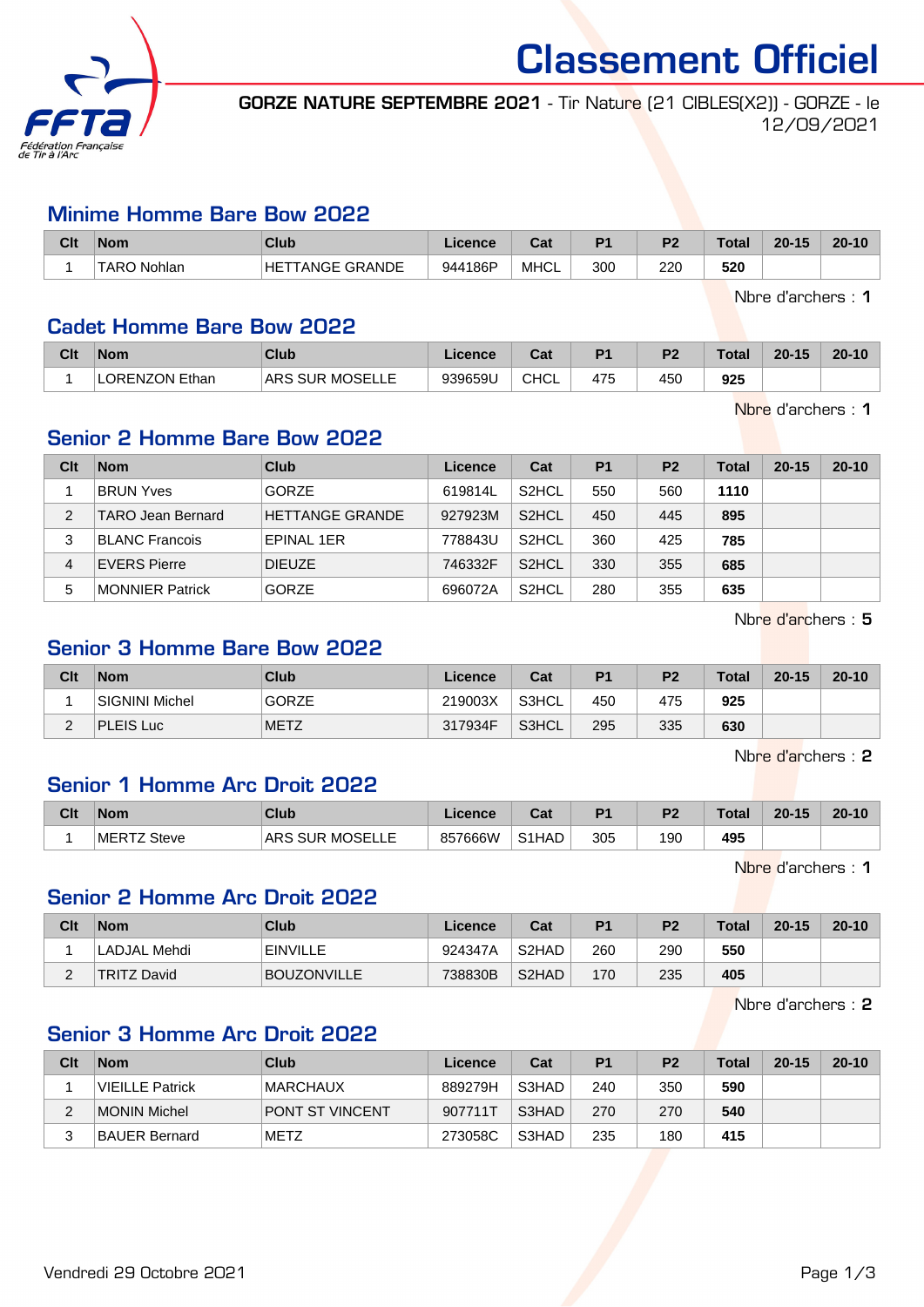

Classement Officiel

GORZE NATURE SEPTEMBRE 2021 - Tir Nature (21 CIBLES(X2)) - GORZE - le 12/09/2021

### Senior 3 Homme Arc Droit 2022 (Suite)

| Clt | <b>Nom</b>                               | Club            | Licence | $\sim$<br>va. | D <sub>4</sub> | D.  | Total | $20 - 15$ | $20 - 10$ |
|-----|------------------------------------------|-----------------|---------|---------------|----------------|-----|-------|-----------|-----------|
|     | <sup>-</sup> Dominiaue<br><b>BAUDART</b> | PONT ST VINCENT | 049733H | S3HAD         | 175            | 210 | 385   |           |           |

Nbre d'archers : 4

## Cadet Femme Arc Libre 2022

| Clt | <b>Nom</b>          | Club            | Licence | <b>DAL</b><br>⊍a | D <sub>1</sub> | D <sub>0</sub> | `otal | $20 - 15$ | $20 - 10$ |
|-----|---------------------|-----------------|---------|------------------|----------------|----------------|-------|-----------|-----------|
|     | DESSIRIER Kassandra | <b>MARCHAUX</b> | 909030B | ੶⊏⊤<br>ັ         | 610            | 600            | 210   |           |           |

Nbre d'archers : 1

## Cadet Homme Arc Libre 2022

| Clt | <b>Nom</b>                           | Club            | Licence | Cat         | P <sub>1</sub> | P <sub>2</sub> | <b>Total</b> | $20 - 15$ | $20 - 10$ |
|-----|--------------------------------------|-----------------|---------|-------------|----------------|----------------|--------------|-----------|-----------|
|     | TARO Kvlian                          | HETTANGE GRANDE | 957641P | CHTL        | 395            | 395            | 790          |           |           |
| ⌒   | <b>GRANDEMANGE Antony CREUTZWALD</b> |                 | 887470S | <b>CHTL</b> | 335            | 345            | 680          |           |           |

Nbre d'archers : 2

## Junior Homme Arc Libre 2022

| Clt | <b>Nom</b>                 | Club                              | Licence | $R_{\rm eff}$<br>ual | D <sub>1</sub> | D <sub>2</sub> | <b>Total</b> | $20 - 15$ | $20 - 10$ |
|-----|----------------------------|-----------------------------------|---------|----------------------|----------------|----------------|--------------|-----------|-----------|
|     | LEFRANCQ<br><b>Guylian</b> | <b>GORZE</b><br>$\sim$ . $\sim$ . | 853501L | JHTL                 | 560            | 610            | 1170         |           |           |

Nbre d'archers : 1

### Senior 1 Homme Arc Libre 2022

| Clt | <b>Nom</b>                   | Club            | Licence | Cat   | D <sub>1</sub> | <b>P</b> | <b>Total</b> | $20 - 15$ | $20 - 10$ |
|-----|------------------------------|-----------------|---------|-------|----------------|----------|--------------|-----------|-----------|
|     | <b>GRANDEMANGE</b><br>Gaetan | UTZWALD<br>CREL | 893616X | S2HTL | 485            | 505      | 990          |           |           |

Nbre d'archers : 1

# Senior 2 Femme Arc Libre 2022

| Clt | <b>Nom</b>             | Club          | Licence | <b>Date</b><br>ual | D <sub>1</sub> | D <sub>2</sub> | <b>Total</b> | $20 - 15$ | $20 - 10$ |
|-----|------------------------|---------------|---------|--------------------|----------------|----------------|--------------|-----------|-----------|
|     | Marie<br><b>ROUPER</b> | <b>DIEUZE</b> | 902833R | C<br>⊤∠ت           | 505            | 510            | 1015         |           |           |

Nbre d'archers : 1

## Senior 2 Homme Arc Libre 2022

| Clt            | <b>Nom</b>                 | Club                   | Licence | Cat                | P <sub>1</sub> | P <sub>2</sub> | <b>Total</b> | $20 - 15$ | $20 - 10$ |
|----------------|----------------------------|------------------------|---------|--------------------|----------------|----------------|--------------|-----------|-----------|
|                | <b>DESSIRIER Emmanuel</b>  | <b>MARCHAUX</b>        | 297589S | S <sub>2</sub> HTL | 700            | 695            | 1395         |           |           |
| $\overline{2}$ | <b>LONGUEVILLE Frankie</b> | <b>TOUL</b>            | 902139L | S <sub>2</sub> HTL | 650            | 660            | 1310         |           |           |
| 3              | <b>PERRET Eric</b>         | SAINT ALBAN-LEYSSE     | 827216Y | S <sub>2</sub> HTL | 620            | 610            | 1230         |           |           |
| 4              | <b>BOIVIN Eric</b>         | <b>TOUL</b>            | 699152Y | S <sub>2</sub> HTL | 620            | 610            | 1230         |           |           |
| 5              | <b>LENTES Damien</b>       | ARS SUR MOSELLE        | 867708L | S <sub>2</sub> HTL | 485            | 625            | 1110         |           |           |
| 6              | <b>VINCENT Christophe</b>  | <b>PONT ST VINCENT</b> | 678999T | S <sub>2</sub> HTL | 560            | 540            | 1100         |           |           |

Nbre d'archers : 6